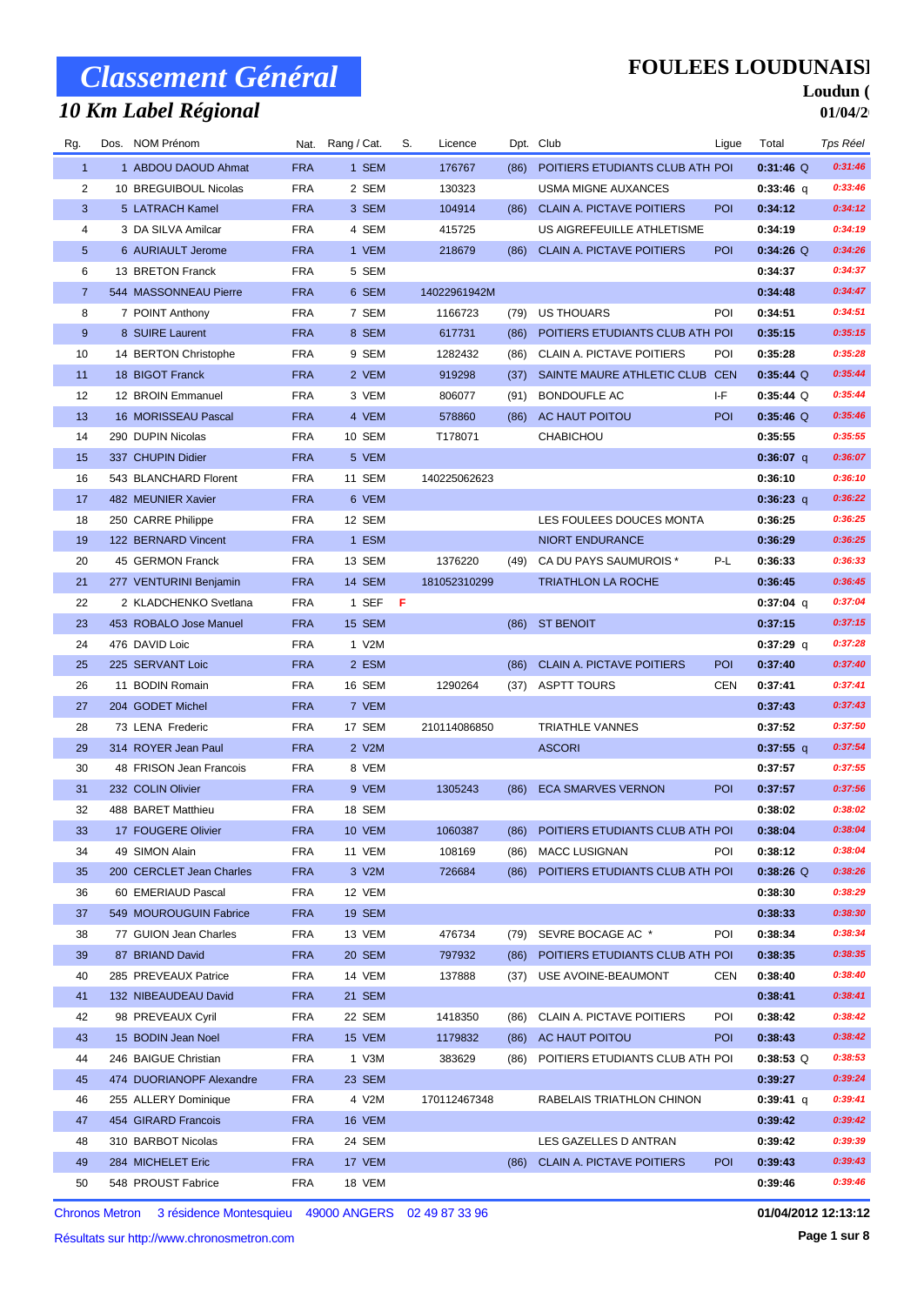## *10 Km Label Régional*

### **FOULEES LOUDUNAISE**

#### Loudun ( **01/04/2**

| Rg.      | Dos. NOM Prénom                         |                          | Nat. Rang / Cat. | S.  | Licence      |      | Dpt. Club                                          | Ligue      | Total              | Tps Réel           |
|----------|-----------------------------------------|--------------------------|------------------|-----|--------------|------|----------------------------------------------------|------------|--------------------|--------------------|
| 51       | 477 GRETEAU Jonathan                    | <b>FRA</b>               | 25 SEM           |     | 448675       | (49) | CA DU PAYS SAUMUROIS *                             | P-L        | 0:39:48            | 0:39:47            |
| 52       | 276 CARTEAUD Richard                    | <b>FRA</b>               | 19 VEM           |     | 1002865      | (86) | POITIERS ETUDIANTS CLUB ATH POI                    |            | 0:39:50            | 0:39:45            |
| 53       | 259 JUTTAND Sebastien                   | <b>FRA</b>               | 26 SEM           |     |              |      | <b>POMPIERS</b>                                    |            | 0:39:50            | 0:39:44            |
| 54       | 308 FROUX Jean Francois                 | <b>FRA</b>               | 5 V2M            |     |              |      |                                                    |            | $0:39:55$ q        | 0:39:55            |
| 55       | 111 PITAUD Christophe                   | <b>FRA</b>               | 20 VEM           |     | 668850       | (86) | <b>ECA SMARVES VERNON</b>                          | POI        | 0:39:58            | 0:39:53            |
| 56       | 100 PITOR Jeremy                        | <b>FRA</b>               | 27 SEM           |     |              |      |                                                    |            | 0:39:59            | 0:39:57            |
| 57       | 109 GUIBERT Florent                     | <b>FRA</b>               | 28 SEM           |     |              |      |                                                    |            | 0:39:59            | 0:39:53            |
| 58       | 486 LEBOEUF Pierre                      | <b>FRA</b>               | 6 V2M            |     | 691945       | (37) | USE AVOINE-BEAUMONT                                | CEN        | 0:40:00            | 0:40:00            |
| 59       | 91 CREMADES Richard                     | <b>FRA</b>               | 29 SEM           |     |              |      | <b>COURS TOUJOURS</b>                              |            | 0:40:18            | 0:40:14            |
| 60       | 256 ROY Jean Francois                   | <b>FRA</b>               | 21 VEM           |     |              |      | FAT ATHLETISME AIRVAULT                            |            | 0:40:20            | 0:40:18            |
| 61       | 205 TOURON Philippe                     | <b>FRA</b>               | 30 SEM           |     |              |      | LES GALOPINS BAILLARGEOIS                          |            | 0:40:22            | 0:40:20            |
| 62       | 31 LEBASTARD Stephane                   | <b>FRA</b>               | 31 SEM           |     | 1383553      | (49) | CA DU PAYS SAUMUROIS *                             | P-L        | 0:40:24            | 0:40:22            |
| 63       | 161 GRANDGENEVRE Pierre Dami FRA        |                          | 32 SEM           |     | 1133901      | (77) | <b>US MELUN</b>                                    | I-F        | 0:40:26            | 0:40:20            |
| 64       | 480 PERRIN Geraldine                    | <b>FRA</b>               | 2 SEF            | -F  | 1132988      | (86) | AC HAUT POITOU                                     | POI        | $0:40:29$ Q        | 0:40:23            |
| 65       | 489 RIGUET Philippe                     | <b>FRA</b>               | 22 VEM           |     | 1116253      | (86) | <b>ECA SMARVES VERNON</b>                          | <b>POI</b> | 0:40:42            | 0:40:37            |
| 66       | 64 LEYRAT Michel                        | <b>FRA</b>               | 7 V2M            |     | T176400      |      | <b>CEGID</b>                                       |            | 0:40:43            | 0:40:43            |
| 67       | 324 COCHARD Aurelien                    | <b>FRA</b>               | 8 V2M            |     |              |      | <b>SOULBROIS</b>                                   |            | 0:40:46            | 0:40:29            |
| 68       | 66 KERIGNARD Denis                      | <b>FRA</b>               | 23 VEM           |     | 422653       | (86) | ECA SMARVES VERNON                                 | POI        | 0:40:50            | 0:40:45            |
| 69       | 233 FOUQUET Philippe                    | <b>FRA</b>               | 24 VEM           |     | 132628       | (79) | <b>S/L UAC BRIOUXAISE</b>                          | POI        | 0:40:56            | 0:40:56            |
| 70       | 304 HULIN Rodolphe                      | <b>FRA</b>               | 25 VEM           |     |              |      |                                                    |            | 0:41:03            | 0:40:53            |
| 71       | 244 GUERIN Jerome                       | <b>FRA</b>               | 26 VEM           |     | 1410217      | (79) | <b>US THOUARS</b>                                  | POI        | 0:41:09            | 0:41:08            |
| 72       | 32 GIRET Olivier                        | <b>FRA</b>               | 33 SEM           |     |              |      |                                                    |            | 0:41:10            | 0:40:59            |
| 73       | 478 CHAVANEL Vincent                    | <b>FRA</b>               | 34 SEM           |     | 791582       | (77) | <b>CS MONTEREAU</b>                                | I-F        | 0:41:12            | 0:41:10            |
| 74       | 278 LE GOURRIEREC Mickael               | <b>FRA</b>               | 35 SEM           |     | 1446316      | (79) | US THOUARS CREDIT AGRICOLE POI                     |            | 0:41:13            | 0:41:13            |
| 75       | 74 LOULERGUE Julien                     | <b>FRA</b>               | 3 ESM            |     | 140222964468 |      | <b>TRIATHLON DE CHATELLERAUL</b>                   |            | 0:41:14            | 0:41:14            |
| 76       | 51 LE GUEN Benjamin                     | <b>FRA</b>               | 36 SEM           |     |              |      |                                                    |            | 0:41:15            | 0:40:49            |
| 77       | 129 ROINE Laurent                       | <b>FRA</b>               | 27 VEM           |     | 195681       | (49) | <b>CLUB SPORTIF ALLONNAIS</b>                      | P-L        | 0:41:17            | 0:41:14            |
| 78       | 210 FROMONT Jerome                      | <b>FRA</b>               | 37 SEM           |     |              |      | <b>POMPIERS</b>                                    |            | 0:41:25            | 0:41:25<br>0:41:25 |
| 79       | 287 BOURY Gael                          | <b>FRA</b>               | 38 SEM           |     | 140099976842 |      | STADE POITEVIN DE TRIATHLON                        |            | 0:41:25            | 0:41:06            |
| 80<br>81 | 466 SIMON David<br>292 MINIER Sebastien | <b>FRA</b>               | 39 SEM           |     |              |      | RUNNING CLUB ST MAIXENT<br>LENCLOITRE JOGGING CLUB |            | 0:41:29            | 0:41:31            |
| 82       | 465 NOVELLO Jacky                       | <b>FRA</b><br><b>FRA</b> | 28 VEM<br>9 V2M  |     | 455123       | (79) | US THOUARS                                         | POI        | 0:41:31<br>0:41:31 | 0:41:27            |
| 83       | 206 CHIQUET Thierry                     | <b>FRA</b>               | 10 V2M           |     |              |      |                                                    |            | 0:41:34            | 0:41:34            |
| 84       | 236 BUTEZ David                         | <b>FRA</b>               | 40 SEM           |     |              | (86) | AC HAUT POITOU                                     | POI        | 0:41:38            | 0:41:30            |
| 85       | 289 CORDEAU Hugues                      | <b>FRA</b>               | 11 V2M           |     | T712806      |      | <b>CHABICHOU</b>                                   |            | 0:41:41            | 0:41:28            |
| 86       | 545 CHIRON Christophe                   | <b>FRA</b>               | 29 VEM           |     | 140620766523 |      | <b>TRIATHLON THOUARS</b>                           |            | 0:41:42            | 0:41:42            |
| 87       | 141 SXAY Louis                          | <b>FRA</b>               | 2 V3M            |     | 562275       | (49) | CA DU PAYS SAUMUROIS *                             | P-L        | $0:41:43$ Q        | 0:41:43            |
| 88       | 471 BRAIN Jean Louis                    | <b>FRA</b>               | 12 V2M           |     |              | (86) | CLAIN A. PICTAVE POITIERS                          | POI        | 0:41:45            | 0:41:32            |
| 89       | 218 VANLITSENBURGH Maxime               | <b>FRA</b>               | 41 SEM           |     |              |      | <b>CGL</b>                                         |            | 0:41:46            | 0:41:43            |
| 90       | 267 FAZILLEAU Jean Michel               | <b>FRA</b>               | 30 VEM           |     | 416655       | (79) | <b>US THOUARS</b>                                  | POI        | 0:41:51            | 0:41:43            |
| 91       | 83 BREDIF Jean Jacques                  | <b>FRA</b>               | 31 VEM           |     |              |      | LENCLOITRE JOGGING CLUB                            |            | 0:41:52            | 0:41:38            |
| 92       | 106 WAINE Francine                      | <b>FRA</b>               | 1 VEF            | - F | 1147611      | (86) | POITIERS ETUDIANTS CLUB ATH POI                    |            | $0:41:53$ Q        | 0:41:53            |
| 93       | 307 LORTOLARY Pascal                    | <b>FRA</b>               | 13 V2M           |     | 38555700013  |      | <b>BIPEDES DE ST CYR</b>                           |            | 0:41:53            | 0:41:45            |
| 94       | 44 BARREDA Renato                       | <b>FRA</b>               | 4 ESM            |     |              |      |                                                    |            | 0:41:56            | 0:41:48            |
| 95       | 262 CHARRIER Julien                     | <b>FRA</b>               | 42 SEM           |     |              |      |                                                    |            | 0:41:58            | 0:41:42            |
| 96       | 494 AUBOURG Benoit                      | <b>FRA</b>               | 43 SEM           |     |              |      |                                                    |            | 0:42:04            | 0:41:43            |
| 97       | 247 POUSSARD Sophie                     | <b>FRA</b>               | 2 VEF F          |     | 1076517      | (37) | <b>ASPTT TOURS</b>                                 | <b>CEN</b> | $0:42:13$ Q        | 0:42:11            |
| 98       | 216 BOURDIN Regis                       | <b>FRA</b>               | 32 VEM           |     | 1351852      | (37) | USE AVOINE-BEAUMONT                                | CEN        | 0:42:22            | 0:42:17            |
| 99       | 252 PION Jean Michel                    | <b>FRA</b>               | 33 VEM           |     |              |      |                                                    |            | 0:42:30            | 0:42:30            |
| 100      | 484 ARCHAMBAULT Florent                 | FRA                      | 14 V2M           |     | 706710       | (37) | USE AVOINE-BEAUMONT                                | <b>CEN</b> | 0:42:31            | 0:42:29            |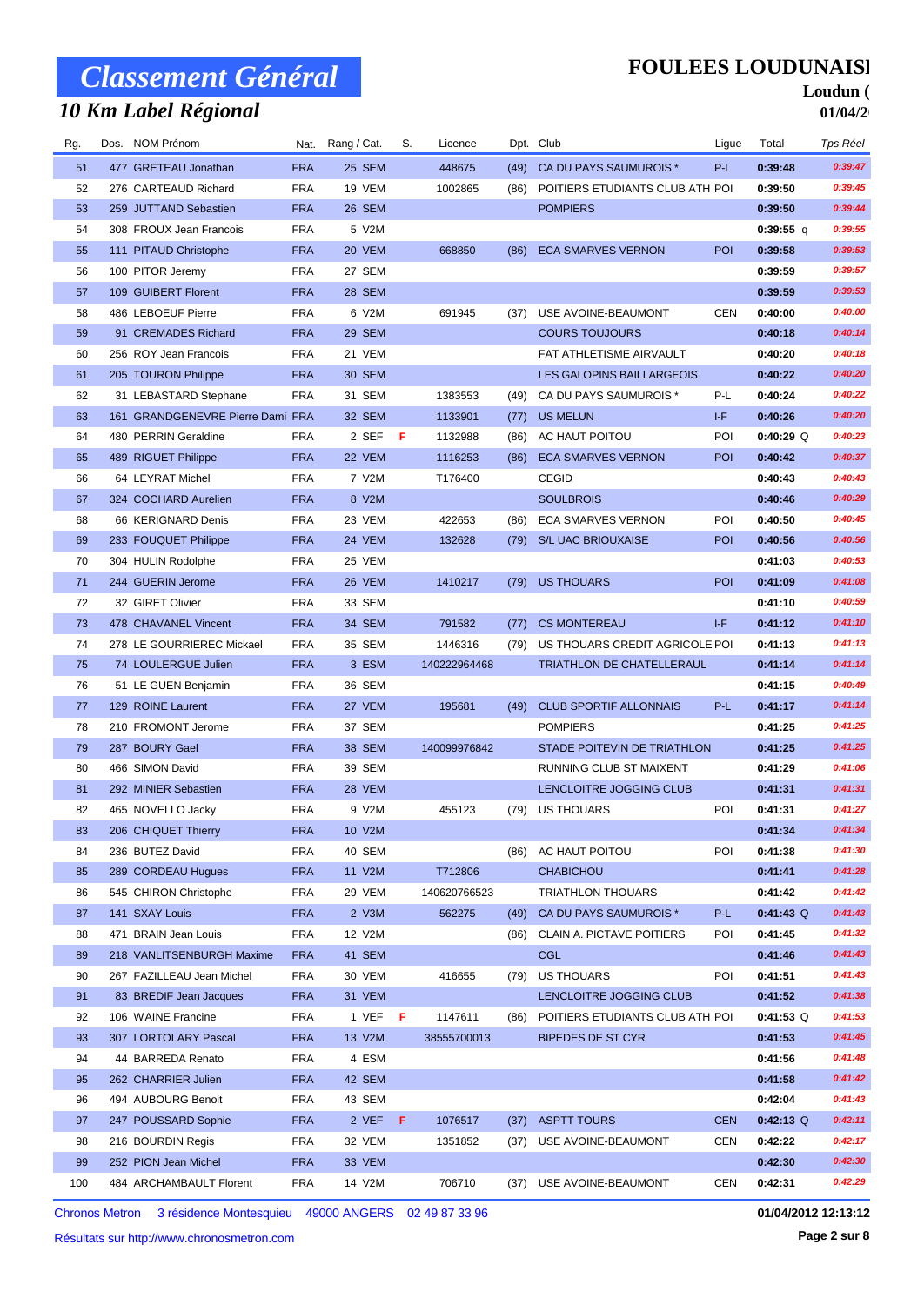## *10 Km Label Régional*

### **FOULEES LOUDUNAISE**

#### Loudun ( **01/04/2**

| Rg. | Dos. NOM Prénom             |            | Nat. Rang / Cat. | S.  | Licence      |      | Dpt. Club                        | Ligue      | Total       | Tps Réel |
|-----|-----------------------------|------------|------------------|-----|--------------|------|----------------------------------|------------|-------------|----------|
| 101 | 40 GUERET Max               | <b>FRA</b> | 3 V3M            |     |              |      |                                  |            | $0:42:34$ q | 0:42:23  |
| 102 | 99 BELLAMY Mathieu          | <b>FRA</b> | 5 ESM            |     | 1296696      | (86) | POITIERS ETUDIANTS CLUB ATH POI  |            | 0:42:38     | 0:42:38  |
| 103 | 215 JOULIN Philippe         | <b>FRA</b> | 34 VEM           |     | 677855       | (49) | <b>CLUB SPORTIF ALLONNAIS</b>    | P-L        | 0:42:40     | 0:42:40  |
| 104 | 155 LEGEARD Dominique       | <b>FRA</b> | 35 VEM           |     |              |      | <b>COURS TOUJOURS</b>            |            | 0:42:42     | 0:42:41  |
| 105 | 55 DESCAMPS David           | <b>FRA</b> | 44 SEM           |     |              |      |                                  |            | 0:42:47     | 0:42:25  |
| 106 | 323 SERVANT Jasmin          | <b>FRA</b> | 1 CAM            |     |              | (86) | CLAIN A. PICTAVE POITIERS        | POI        | 0:42:49     | 0:42:38  |
| 107 | 70 CHARUAULT Frederic       | <b>FRA</b> | 36 VEM           |     | 1288753      | (79) | <b>US THOUARS</b>                | POI        | 0:42:51     | 0:42:41  |
| 108 | 329 BOUTIN Bruno            | <b>FRA</b> | 15 V2M           |     |              |      | COURIR DANS CHATELLERAULT        |            | 0:42:53     | 0:42:53  |
| 109 | 485 HASSIB Youssef          | <b>FRA</b> | 37 VEM           |     | 1312300      | (37) | USE AVOINE-BEAUMONT              | <b>CEN</b> | 0:43:03     | 0:43:03  |
| 110 | 154 SCHMITT Franck          | <b>FRA</b> | 38 VEM           |     | 140222963450 |      | TRIATHLON DE CHATELLERAUL        |            | 0:43:09     | 0:43:07  |
| 111 | 547 ENNABBAH Fares          | <b>FRA</b> | 45 SEM           |     |              |      |                                  |            | 0:43:14     | 0:42:58  |
| 112 | 110 DEGORCE DUMAS Pierre Em | FRA        | 46 SEM           |     |              |      | <b>NOTAIRES</b>                  |            | 0:43:15     | 0:43:15  |
| 113 | 220 GOUIN Patrick           | <b>FRA</b> | 39 VEM           |     |              |      |                                  |            | 0:43:15     | 0:43:00  |
| 114 | 457 RENAUX Stephane         | <b>FRA</b> | 40 VEM           |     | 1455523      |      | ROU MARSON                       |            | 0:43:17     | 0:43:11  |
| 115 | 39 DENIZE Emmanuel          | <b>FRA</b> | 41 VEM           |     |              |      |                                  |            | 0:43:18     | 0:43:07  |
| 116 | 191 GOURMAUD Frederic       | <b>FRA</b> | 47 SEM           |     |              |      |                                  |            | 0:43:18     | 0:43:18  |
| 117 | 196 GIRARDEAU Philippe      | <b>FRA</b> | 16 V2M           |     |              |      |                                  |            | 0:43:19     | 0:43:12  |
| 118 | 182 DOUCET Didier           | <b>FRA</b> | 17 V2M           |     | 451902       | (37) | ASSOCIATION COUREURS DE L        | CEN        | 0:43:22     | 0:43:22  |
| 119 | 130 MARCHAU Thierry         | <b>FRA</b> | 42 VEM           |     | 677858       | (49) | <b>CLUB SPORTIF ALLONNAIS</b>    | P-L        | 0:43:24     | 0:43:24  |
| 120 | 92 FAVENNEC Johanne         | <b>FRA</b> | 3 SEF            | -F  | 160079       |      | LENCLOITRE JOGGING CLUB          |            | 0:43:26     | 0:43:21  |
| 121 | 481 SINAUD Olivier          | <b>FRA</b> | 43 VEM           |     | 252702       | (86) | AC HAUT POITOU                   | POI        | 0:43:27     | 0:43:27  |
| 122 | 187 CORDAZ Antoine          | <b>FRA</b> | 18 V2M           |     |              |      | <b>COURS TOUJOURS</b>            |            | 0:43:28     | 0:43:12  |
| 123 | 217 FOUGERAY Xavier         | <b>FRA</b> | 48 SEM           |     |              |      | <b>NOTAIRES</b>                  |            | 0:43:28     | 0:43:12  |
| 124 | 69 JIMBLET Nicolas          | <b>FRA</b> | 49 SEM           |     |              |      | POITIERS CO                      |            | 0:43:34     | 0:43:13  |
| 125 | 254 HAFFRINGUE Virginie     | <b>FRA</b> | 3 VEF            | - F |              |      |                                  |            | $0:43:37$ q | 0:43:34  |
| 126 | 243 LEMAIRE Jean Louis      | <b>FRA</b> | 4 V3M            |     |              |      |                                  |            | $0:43:46$ q | 0:43:37  |
| 127 | 461 GUERIS Thibault         | <b>FRA</b> | <b>50 SEM</b>    |     | 1203699      | (49) | <b>CLUB SPORTIF ALLONNAIS</b>    | P-L        | 0:43:48     | 0:43:35  |
| 128 | 309 AIGRON Denis            | <b>FRA</b> | 19 V2M           |     |              |      | FAT ATHLETISME AIRVAULT          |            | 0:43:54     | 0:43:39  |
| 129 | 483 GUERTIN Pascal          | <b>FRA</b> | 20 V2M           |     | 509294       | (37) | USE AVOINE-BEAUMONT              | <b>CEN</b> | 0:43:58     | 0:43:46  |
| 130 | 227 ROBERT Laurent          | <b>FRA</b> | 44 VEM           |     |              |      | <b>COURS TOUJOURS</b>            |            | 0:44:00     | 0:44:00  |
| 131 | 305 VALBRON Jean Christophe | <b>FRA</b> | 45 VEM           |     |              |      |                                  |            | 0:44:01     | 0:43:45  |
| 132 | 467 BINET Franck            | <b>FRA</b> | 46 VEM           |     |              |      | <b>TRIATHLON CLUB CHATELLERA</b> |            | 0:44:02     | 0:43:52  |
| 133 | 197 MILLON Didier           | <b>FRA</b> | 47 VEM           |     |              |      | FAT ATHLETISME AIRVAULT          |            | 0:44:09     | 0:43:55  |
| 134 | 261 GAUTIER Olivier         | <b>FRA</b> | 48 VEM           |     | 1012046      | (79) | S/L UAC BRIOUXAISE               | POI        | 0:44:10     | 0:44:08  |
| 135 | 271 RONTARD Aurelien        | <b>FRA</b> | 51 SEM           |     |              |      | <b>NOTAIRES</b>                  |            | 0:44:16     | 0:43:46  |
| 136 | 30 LAURIOUX Fabrice         | <b>FRA</b> | 49 VEM           |     |              |      |                                  |            | 0:44:21     | 0:44:09  |
| 137 | 68 SABOUREUX Patrick        | <b>FRA</b> | 5 V3M            |     |              |      |                                  |            | $0:44:22$ q | 0:44:21  |
| 138 | 458 PERDRIAU Jacky          | <b>FRA</b> | 6 V3M            |     |              |      |                                  |            | $0:44:23$ q | 0:44:23  |
| 139 | 487 SWIATKIEWLEZ Richard    | <b>FRA</b> | 52 SEM           |     |              |      |                                  |            | 0:44:34     | 0:44:19  |
| 140 | 46 DUPONT Xavier            | <b>FRA</b> | 53 SEM           |     | 1445460      | (86) | <b>ECA SMARVES VERNON</b>        | POI        | 0:44:35     | 0:44:35  |
| 141 | 23 CHOLET Laurent           | <b>FRA</b> | <b>50 VEM</b>    |     |              |      |                                  |            | 0:44:36     | 0:44:31  |
| 142 | 211 TRANCHANT Jacky         | <b>FRA</b> | 51 VEM           |     |              |      | LES RUNNEURS DES VIGNES          |            | 0:44:39     | 0:44:05  |
| 143 | 183 LANDAIS Johnny          | <b>FRA</b> | 54 SEM           |     |              |      |                                  |            | 0:44:41     | 0:44:27  |
| 144 | 43 PIEDOIS Nicolas          | <b>FRA</b> | 55 SEM           |     |              |      |                                  |            | 0:44:42     | 0:44:33  |
| 145 | 274 GUERNIER Patrick        | <b>FRA</b> | 52 VEM           |     | T173779      |      | <b>BIPEDES DE ST CYR</b>         |            | 0:44:43     | 0:44:33  |
| 146 | 101 NADEAU Pierrick         | <b>FRA</b> | 53 VEM           |     |              |      | <b>COURS TOUJOURS</b>            |            | 0:44:44     | 0:44:44  |
| 147 | 147 MORILLON Samuel         | <b>FRA</b> | 54 VEM           |     |              |      | <b>NOTAIRES</b>                  |            | 0:44:44     | 0:44:40  |
| 148 | 63 ROBY Christophe          | <b>FRA</b> | 56 SEM           |     |              |      |                                  |            | 0:44:49     | 0:44:43  |
| 149 | 263 EMAURY Michel           | <b>FRA</b> | 21 V2M           |     |              |      | <b>CER</b>                       |            | 0:44:50     | 0:44:42  |
| 150 | 143 PIMBERT Nicolas         | FRA        | 57 SEM           |     |              |      |                                  |            | 0:44:53     | 0:44:39  |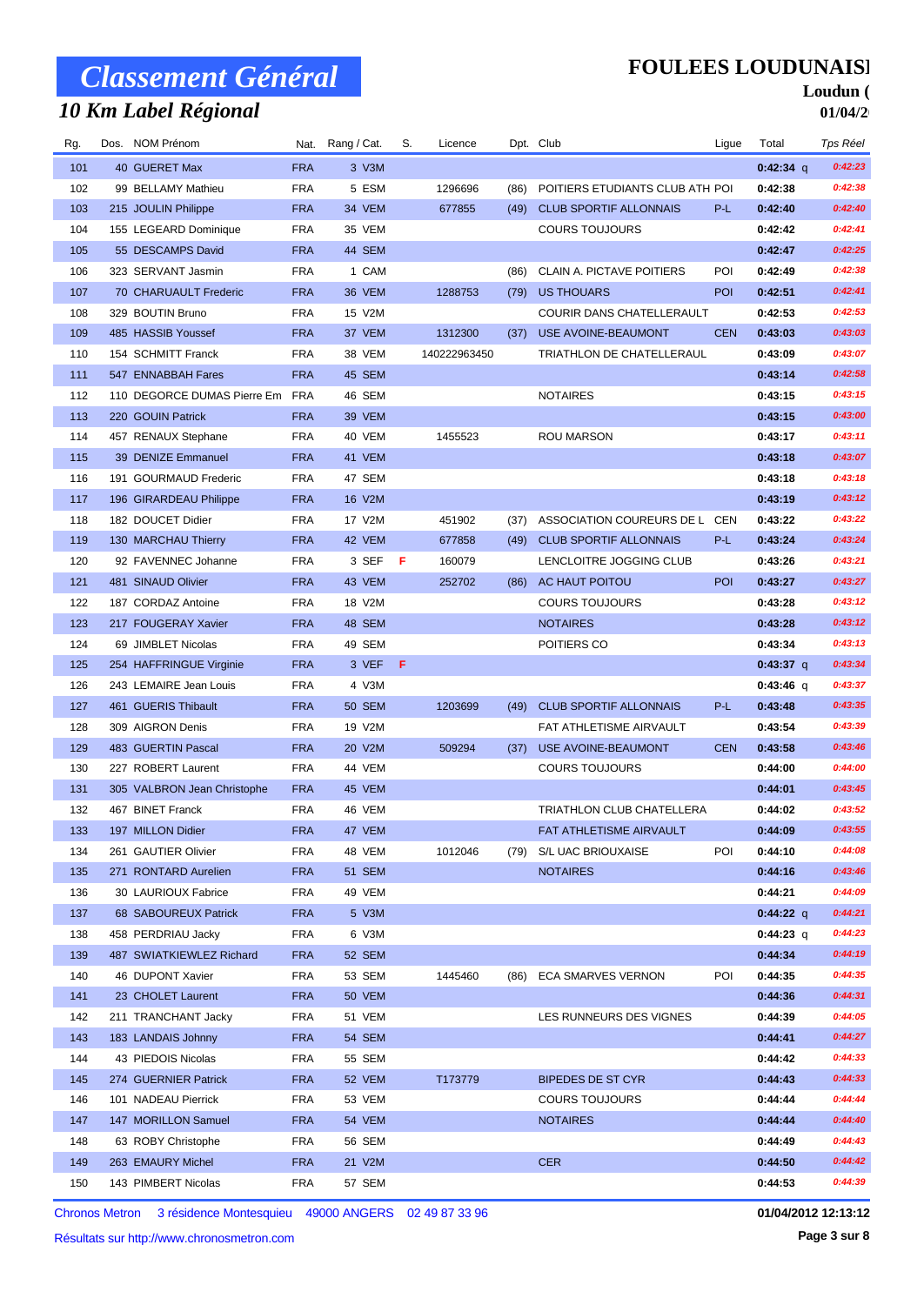## *10 Km Label Régional*

### **FOULEES LOUDUNAISE**

#### Loudun ( **01/04/2**

| Rg. | Dos. NOM Prénom        |            | Nat. Rang / Cat. | S.  | Licence      |      | Dpt. Club                        | Ligue      | Total       | Tps Réel |
|-----|------------------------|------------|------------------|-----|--------------|------|----------------------------------|------------|-------------|----------|
| 151 | 113 RUEL Stephane      | <b>FRA</b> | 55 VEM           |     |              |      | <b>CEGID</b>                     |            | 0:45:00     | 0:44:54  |
| 152 | 321 MAMOUR Sebastien   | <b>FRA</b> | 56 VEM           |     |              |      |                                  |            | 0:45:00     | 0:44:57  |
| 153 | 26 BENAZET Olivier     | <b>FRA</b> | 57 VEM           |     | 0674003375   |      | <b>FFTRI LUCON</b>               |            | 0:45:01     | 0:44:45  |
| 154 | 207 GACHET Gregory     | <b>FRA</b> | 58 SEM           |     | 140223556960 |      | TRIATHLON DE CHATELLERAUL        |            | 0:45:01     | 0:45:01  |
| 155 | 33 TEXEREAU Frederic   | <b>FRA</b> | 58 VEM           |     | 164915       | (49) | ES DU VAL D'ANJOU BEAUFORT P-L   |            | 0:45:02     | 0:44:46  |
| 156 | 148 BOUCHERY Eric      | <b>FRA</b> | 59 VEM           |     |              |      | <b>NOTAIRES</b>                  |            | 0:45:03     | 0:45:03  |
| 157 | 156 PELLIER David      | <b>FRA</b> | 59 SEM           |     |              |      |                                  |            | 0:45:03     | 0:44:39  |
| 158 | 121 JAGOREL Antoine    | <b>FRA</b> | 60 VEM           |     |              |      |                                  |            | 0:45:05     | 0:44:57  |
| 159 | 251 GILLES Alain       | <b>FRA</b> | 61 VEM           |     |              |      | <b>LA SAINTE AUBINADE</b>        |            | 0:45:07     | 0:44:58  |
| 160 | 136 LACROIX Pascal     | <b>FRA</b> | 22 V2M           |     |              |      |                                  |            | 0:45:09     | 0:44:42  |
| 161 | 57 CHARBONNEAU Eric    | <b>FRA</b> | 60 SEM           |     |              |      | <b>CGL</b>                       |            | 0:45:10     | 0:44:45  |
| 162 | 238 MUSSET Vincent     | <b>FRA</b> | 61 SEM           |     | 1412290      | (49) | AS CULTURELLE VERRIE ROU M P-L   |            | 0:45:11     | 0:44:54  |
| 163 | 185 VRILLAC Emmanuel   | <b>FRA</b> | 62 VEM           |     |              |      |                                  |            | 0:45:13     | 0:44:59  |
| 164 | 65 BILLY Jacques       | <b>FRA</b> | 7 V3M            |     |              |      | <b>COURS TOUJOURS</b>            |            | 0:45:15 q   | 0:45:15  |
| 165 | 176 DROUARD Laurent    | <b>FRA</b> | 23 V2M           |     |              |      |                                  |            | 0:45:17     | 0:45:11  |
| 166 | 123 COINTE Sylvain     | <b>FRA</b> | 63 VEM           |     |              |      | LES FOULEES DOUCES MONTA         |            | 0:45:18     | 0:45:12  |
| 167 | 127 CHARRIER Pascal    | <b>FRA</b> | 24 V2M           |     | 1137305      | (49) | <b>CLUB SPORTIF ALLONNAIS</b>    | P-L        | 0:45:20     | 0:45:09  |
| 168 | 208 FOUCHET Francois   | <b>FRA</b> | 8 V3M            |     | 601908       | (49) | <b>CSJB ANGERS</b>               | P-L        | $0:45:21$ Q | 0:45:21  |
| 169 | 133 OUVRARD Pascal     | <b>FRA</b> | 64 VEM           |     |              |      |                                  |            | 0:45:22     | 0:44:57  |
| 170 | 328 GELLI Jean Noel    | <b>FRA</b> | 65 VEM           |     |              |      |                                  |            | 0:45:35     | 0:45:04  |
| 171 | 452 PESCHER Jacques    | <b>FRA</b> | 9 V3M            |     | 435281       | (86) | <b>US MIGNE-AUXANCES</b>         | POI        | $0:45:39$ Q | 0:45:30  |
| 172 | 275 HIRGAIR Nathalie   | <b>FRA</b> | 4 VEF            | - F |              |      | LES FOULEES DOUCES MONTA         |            | 0:45:39 q   | 0:45:39  |
| 173 | 231 BAYLART Frederic   | <b>FRA</b> | 66 VEM           |     |              |      |                                  |            | 0:45:40     | 0:45:22  |
| 174 | 88 NEGRE Kevin         | <b>FRA</b> | 1 JUM            |     |              |      |                                  |            | 0:45:42     | 0:45:38  |
| 175 | 473 MARCENNE Anne      | <b>FRA</b> | 4 SEF            | -F  | 1332160      | (86) | POITIERS ETUDIANTS CLUB ATH POI  |            | 0:45:42     | 0:45:38  |
| 176 | 336 RIQUET Serge       | <b>FRA</b> | 25 V2M           |     |              |      |                                  |            | 0:45:42     | 0:45:32  |
| 177 | 472 MARCENNE Eric      | <b>FRA</b> | 62 SEM           |     | 599029       | (86) | POITIERS ETUDIANTS CLUB ATH POI  |            | 0:45:43     | 0:45:39  |
| 178 | 192 BOUGOUIN Stephane  | <b>FRA</b> | 63 SEM           |     |              |      |                                  |            | 0:45:45     | 0:45:40  |
| 179 | 194 BARBIER Daniel     | <b>FRA</b> | 26 V2M           |     |              |      | <b>COURS TOUJOURS</b>            |            | 0:45:46     | 0:45:43  |
| 180 | 288 HILL James         | <b>FRA</b> | 64 SEM           |     |              |      |                                  |            | 0:45:51     | 0:45:16  |
| 181 | 56 CHOUASNE Nicolas    | <b>FRA</b> | 65 SEM           |     |              |      |                                  |            | 0:46:01     | 0:46:01  |
| 182 | 198 DORET Jacky        | <b>FRA</b> | 10 V3M           |     |              |      |                                  |            | 0:46:06     | 0:46:06  |
| 183 | 533 GODILLON Aurelien  | <b>FRA</b> | 66 SEM           |     |              |      | <b>CER</b>                       |            | 0:46:11     | 0:46:11  |
| 184 | 460 DOUBLIE Michel     | <b>FRA</b> | 27 V2M           |     |              |      |                                  |            | 0:46:16     | 0:45:53  |
| 185 | 492 BOUTEL Bruno       | <b>FRA</b> | 67 VEM           |     |              |      |                                  |            | 0:46:20     | 0:46:03  |
| 186 | 76 RENELIER Francois   | <b>FRA</b> | 6 ESM            |     | 1022267      | (86) | AC HAUT POITOU                   | POI        | 0:46:23     | 0:46:23  |
| 187 | 315 BEAUSSE Frederic   | <b>FRA</b> | 68 VEM           |     |              |      | <b>ASCORI</b>                    |            | 0:46:29     | 0:46:25  |
| 188 | 78 GALERNE Ludovic     | <b>FRA</b> | 67 SEM           |     |              |      |                                  |            | 0:46:35     | 0:46:02  |
| 189 | 219 NICOU Benoit       | <b>FRA</b> | 69 VEM           |     |              |      |                                  |            | 0:46:38     | 0:46:31  |
| 190 | 159 GALLAIS Yoann      | <b>FRA</b> | 68 SEM           |     |              |      |                                  |            | 0:46:39     | 0:46:16  |
| 191 | 280 MORISSEAU Danielle | <b>FRA</b> | 5 VEF F          |     | 578861       | (86) | AC HAUT POITOU                   | POI        | $0:46:41$ Q | 0:46:25  |
| 192 | 230 SAVATON Gregoire   | <b>FRA</b> | 70 VEM           |     |              |      | CGL                              |            | 0:46:46     | 0:46:14  |
| 193 | 253 RICHARD Henri      | <b>FRA</b> | 11 V3M           |     |              | (86) | <b>CLAIN A. PICTAVE POITIERS</b> | <b>POI</b> | 0:46:46     | 0:46:34  |
| 194 | 72 VINTOUSKY Esther    | <b>FRA</b> | 6 VEF F          |     | 1356715      | (49) | CA DU PAYS SAUMUROIS *           | P-L        | $0:46:50$ Q | 0:46:50  |
| 195 | 234 PLAUD Robert       | <b>FRA</b> | 28 V2M           |     | 086037       | (86) | E.A.P. CHATELLERAUDAIS           | <b>POI</b> | 0:46:55     | 0:46:19  |
| 196 | 470 MENANTEAU Bertrand | <b>FRA</b> | 71 VEM           |     |              |      |                                  |            | 0:47:01     | 0:46:57  |
| 197 | 464 RAYNEAU Patrick    | <b>FRA</b> | 12 V3M           |     | 460926       | (78) | SA ET MARATHON BOIS D'ARCY I-F   |            | 0:47:03     | 0:46:53  |
| 198 | 550 DELORD Vincent     | <b>FRA</b> | 2 JUM            |     |              |      |                                  |            | 0:47:04     | 0:47:00  |
| 199 | 131 RICOU Patrice      | <b>FRA</b> | 29 V2M           |     | 540966       | (49) | <b>CLUB SPORTIF ALLONNAIS</b>    | P-L        | 0:47:06     | 0:46:54  |
| 200 | 195 BERTRAND Michel    | <b>FRA</b> | 30 V2M           |     |              |      | FAT ATHLETISME AIRVAULT          |            | 0:47:07     | 0:46:53  |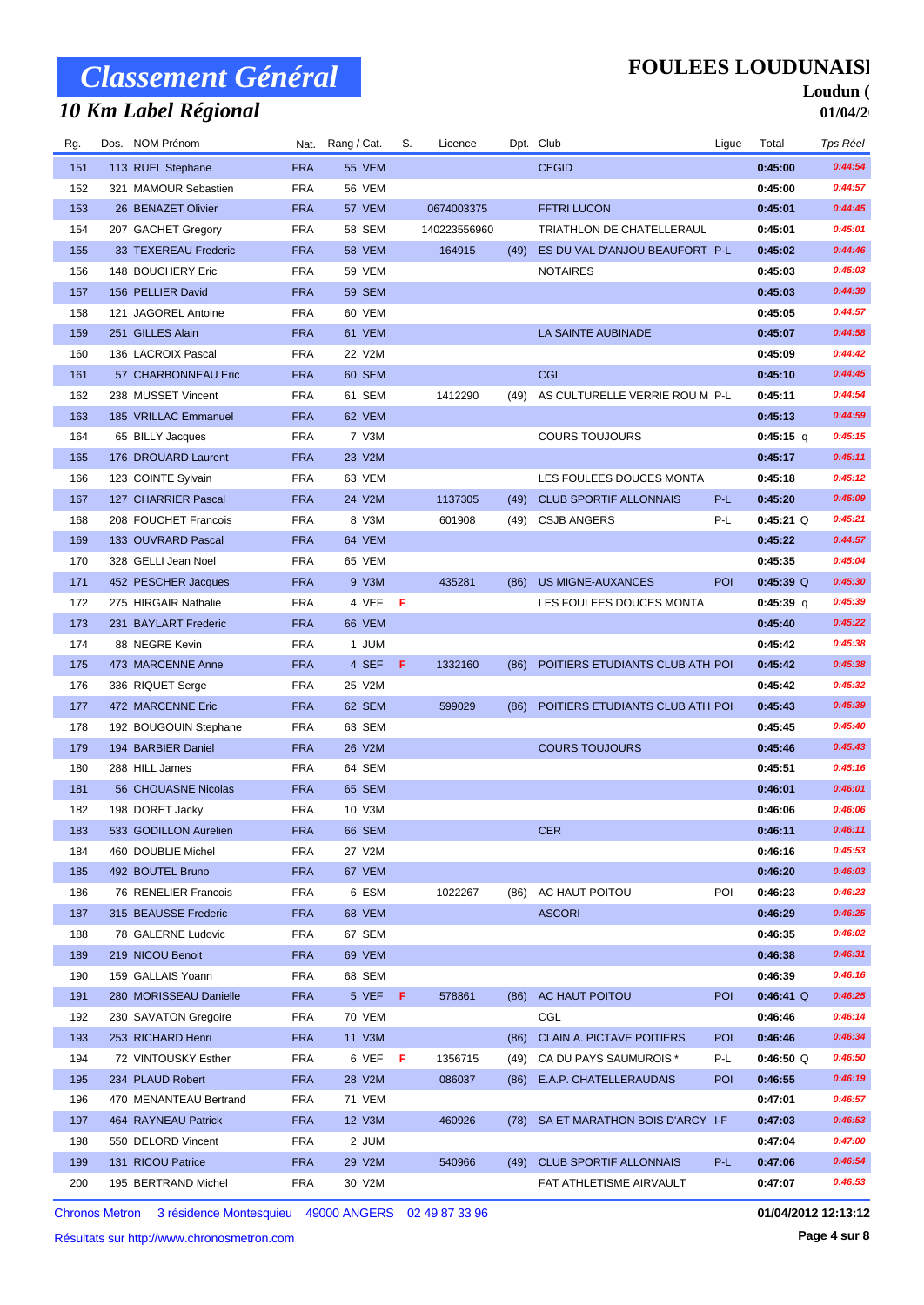## *10 Km Label Régional*

**FOULEES LOUDUNAISE** 

#### Loudun ( **01/04/2**

| Rg. | Dos. NOM Prénom           |            | Nat. Rang / Cat. | S.  | Licence      |      | Dpt. Club                      | Ligue      | Total       | Tps Réel |
|-----|---------------------------|------------|------------------|-----|--------------|------|--------------------------------|------------|-------------|----------|
| 201 | 22 BOURREAU Thierry       | <b>FRA</b> | 72 VEM           |     |              |      |                                |            | 0:47:07     | 0:46:51  |
| 202 | 80 PASCAULT Eric          | <b>FRA</b> | 73 VEM           |     |              |      |                                |            | 0:47:08     | 0:46:48  |
| 203 | 272 AMIAUD Ludovic        | <b>FRA</b> | 69 SEM           |     |              |      | <b>NOTAIRES</b>                |            | 0:47:17     | 0:46:47  |
| 204 | 222 MONORY Jerry          | <b>FRA</b> | 70 SEM           |     |              |      |                                |            | 0:47:20     | 0:47:01  |
| 205 | 175 BARDET Stephane       | <b>FRA</b> | <b>71 SEM</b>    |     |              |      | <b>CEGID</b>                   |            | 0:47:20     | 0:47:00  |
| 206 | 96 CHAMPION Francois      | <b>FRA</b> | <b>74 VEM</b>    |     |              |      |                                |            | 0:47:22     | 0:47:15  |
| 207 | 160 GOBERT Jacky          | <b>FRA</b> | 31 V2M           |     |              |      |                                |            | 0:47:23     | 0:47:14  |
| 208 | 145 RECAZENS Denis        | <b>FRA</b> | 75 VEM           |     |              |      | <b>NOTAIRES</b>                |            | 0:47:26     | 0:47:26  |
| 209 | 239 GABILLE Fabrice       | <b>FRA</b> | 72 SEM           |     | 1189082      | (49) | AS CULTURELLE VERRIE ROU M P-L |            | 0:47:35     | 0:47:09  |
| 210 | 265 GAUTREAU Gerard       | <b>FRA</b> | 13 V3M           |     |              | (79) | <b>US THOUARS</b>              | POI        | 0:47:42     | 0:47:23  |
| 211 | 316 LUSSE Christophe      | <b>FRA</b> | <b>76 VEM</b>    |     |              |      | <b>CGL</b>                     |            | 0:47:43     | 0:47:09  |
| 212 | 42 DESCHAMPS Christelle   | <b>FRA</b> | 5 SEF            | - F |              |      |                                |            | 0:47:44     | 0:47:37  |
| 213 | 475 GOURDON Patrice       | <b>FRA</b> | 32 V2M           |     |              |      |                                |            | 0:47:44     | 0:47:34  |
| 214 | 235 BAUDRY Christian      | <b>FRA</b> | 33 V2M           |     |              |      |                                |            | 0:47:45     | 0:47:36  |
| 215 | 171 FREMONT Pascal        | <b>FRA</b> | 34 V2M           |     |              |      |                                |            | 0:47:46     | 0:47:20  |
| 216 | 146 LAUBERTIE Valerie     | <b>FRA</b> | 6 SEF            | - F |              |      | <b>NOTAIRES</b>                |            | 0:47:47     | 0:47:33  |
| 217 | 291 ROUILLE Bernard       | <b>FRA</b> | 35 V2M           |     | T177928      |      | <b>CHABICHOU</b>               |            | 0:48:06     | 0:47:44  |
| 218 | 144 THOMAS Frederique     | <b>FRA</b> | 7 VEF            | -F  |              |      | <b>NOTAIRES</b>                |            | 0:48:08     | 0:47:53  |
| 219 | 47 LAMARCHE Emmanuel      | <b>FRA</b> | 77 VEM           |     |              |      |                                |            | 0:48:09     | 0:47:34  |
| 220 | 311 DUBOSSON Frederic     | <b>FRA</b> | 36 V2M           |     |              |      | <b>ASCORI</b>                  |            | 0:48:10     | 0:47:55  |
| 221 | 293 FOUINETEAU Jean Paul  | <b>FRA</b> | 14 V3M           |     |              |      | LENCLOITRE JOGGING CLUB        |            | 0:48:18     | 0:47:56  |
| 222 | 172 CHIL Bernard          | <b>FRA</b> | 37 V2M           |     |              |      | LES FOULEES D EOL              |            | 0:48:21     | 0:47:56  |
| 223 | 67 BOUCHER Jacques        | <b>FRA</b> | <b>78 VEM</b>    |     |              |      | KUNG FU CLUB LOUDUNAIS         |            | 0:48:42     | 0:48:36  |
| 224 | 93 ARROM Alexandre        | <b>FRA</b> | 73 SEM           |     |              |      |                                |            | 0:48:48     | 0:48:33  |
| 225 | 139 ARROM Germain         | <b>FRA</b> | <b>74 SEM</b>    |     |              |      |                                |            | 0:48:48     | 0:48:35  |
| 226 | 294 SEDANO Jacky          | <b>FRA</b> | 79 VEM           |     |              |      | LENCLOITRE JOGGING CLUB        |            | 0:48:50     | 0:48:38  |
| 227 | 151 POUCINEAU Cedric      | <b>FRA</b> | 80 VEM           |     |              |      |                                |            | 0:48:53     | 0:48:26  |
| 228 | 59 KUZIW Christophe       | <b>FRA</b> | 81 VEM           |     |              |      |                                |            | 0:48:55     | 0:48:37  |
| 229 | 90 CARRE Daniel           | <b>FRA</b> | 15 V3M           |     | 1120040      | (86) | AS VOUILLE 86 JOGGING          | POI        | 0:49:01     | 0:48:48  |
| 230 | 530 GRESSIER MONARD Herve | <b>FRA</b> | 82 VEM           |     |              |      |                                |            | 0:49:05     | 0:48:37  |
| 231 | 165 BOUCARD Frederic      | <b>FRA</b> | <b>75 SEM</b>    |     |              |      | <b>CGL</b>                     |            | 0:49:06     | 0:48:47  |
| 232 | 226 CALANDRAU Stephane    | <b>FRA</b> | 76 SEM           |     |              |      |                                |            | 0:49:10     | 0:48:40  |
| 233 | 173 CLOUTOUR Julien       | <b>FRA</b> | 77 SEM           |     |              |      |                                |            | 0:49:13     | 0:48:49  |
| 234 | 163 BLANCHET Jack         | <b>FRA</b> | 83 VEM           |     |              |      |                                |            | 0:49:15     | 0:48:46  |
| 235 | 117 ARROM Jean Marc       | <b>FRA</b> | 38 V2M           |     |              |      |                                |            | 0:49:21     | 0:49:07  |
| 236 | 86 BREDIF Jean Pierre     | <b>FRA</b> | 39 V2M           |     |              |      |                                |            | 0:49:21     | 0:49:07  |
| 237 | 50 DE PAIVA Antonio       | <b>FRA</b> | 84 VEM           |     |              |      |                                |            | 0:49:22     | 0:49:04  |
| 238 | 301 VILLERET Veronique    | <b>FRA</b> | 8 VEFF           |     |              |      | AS LES CIGOGNES                |            | 0:49:23     | 0:49:01  |
| 239 | 306 GRAIN Jean Claude     | <b>FRA</b> | 1 V4M            |     | 385555700011 |      | <b>BIPEDES DE ST CYR</b>       |            | $0:49:32$ q | 0:49:32  |
| 240 | 241 LAUDREN Valerie       | <b>FRA</b> | 9 VEF            | -F  | 1237754      | (49) | AS CULTURELLE VERRIE ROU M P-L |            | 0:49:40     | 0:49:33  |
| 241 | 469 MORENO Andre          | <b>FRA</b> | 40 V2M           |     | 163671       | (37) | <b>USE AVOINE-BEAUMONT</b>     | <b>CEN</b> | 0:49:53     | 0:49:37  |
| 242 | 180 BAUMULLER Jeremie     | <b>FRA</b> | 78 SEM           |     |              |      | jeam-baumvaum                  |            | 0:49:54     | 0:49:43  |
| 243 | 269 JULIEN Cyril          | <b>FRA</b> | 85 VEM           |     |              |      | <b>NOTAIRES</b>                |            | 0:49:58     | 0:49:29  |
| 244 | 104 SUTCA Chantal         | <b>FRA</b> | 1 V2F            | F   |              |      |                                |            | $0:50:04$ q | 0:50:04  |
| 245 | 300 MARTIN Stephanie      | <b>FRA</b> | <b>10 VEF</b>    | -F  |              |      | COURIR DANS CHATELLERAULT      |            | 0:50:08     | 0:49:46  |
| 246 | 102 AUDRAIN Anne Florence | <b>FRA</b> | 11 VEF           | F   |              |      | <b>COURS TOUJOURS</b>          |            | 0:50:16     | 0:49:57  |
| 247 | 273 BOURREAU Bernard      | <b>FRA</b> | 41 V2M           |     |              |      | <b>NOTAIRES</b>                |            | 0:50:19     | 0:49:50  |
| 248 | 125 BACLE Loic            | <b>FRA</b> | 86 VEM           |     |              |      |                                |            | 0:50:31     | 0:50:31  |
| 249 | 264 THIBAULT Emmanuel     | <b>FRA</b> | 79 SEM           |     |              |      | <b>POMPIERS</b>                |            | 0:50:33     | 0:50:03  |
| 250 | 124 JACQUET Frederic      | <b>FRA</b> | 80 SEM           |     |              |      |                                |            | 0:50:36     | 0:50:26  |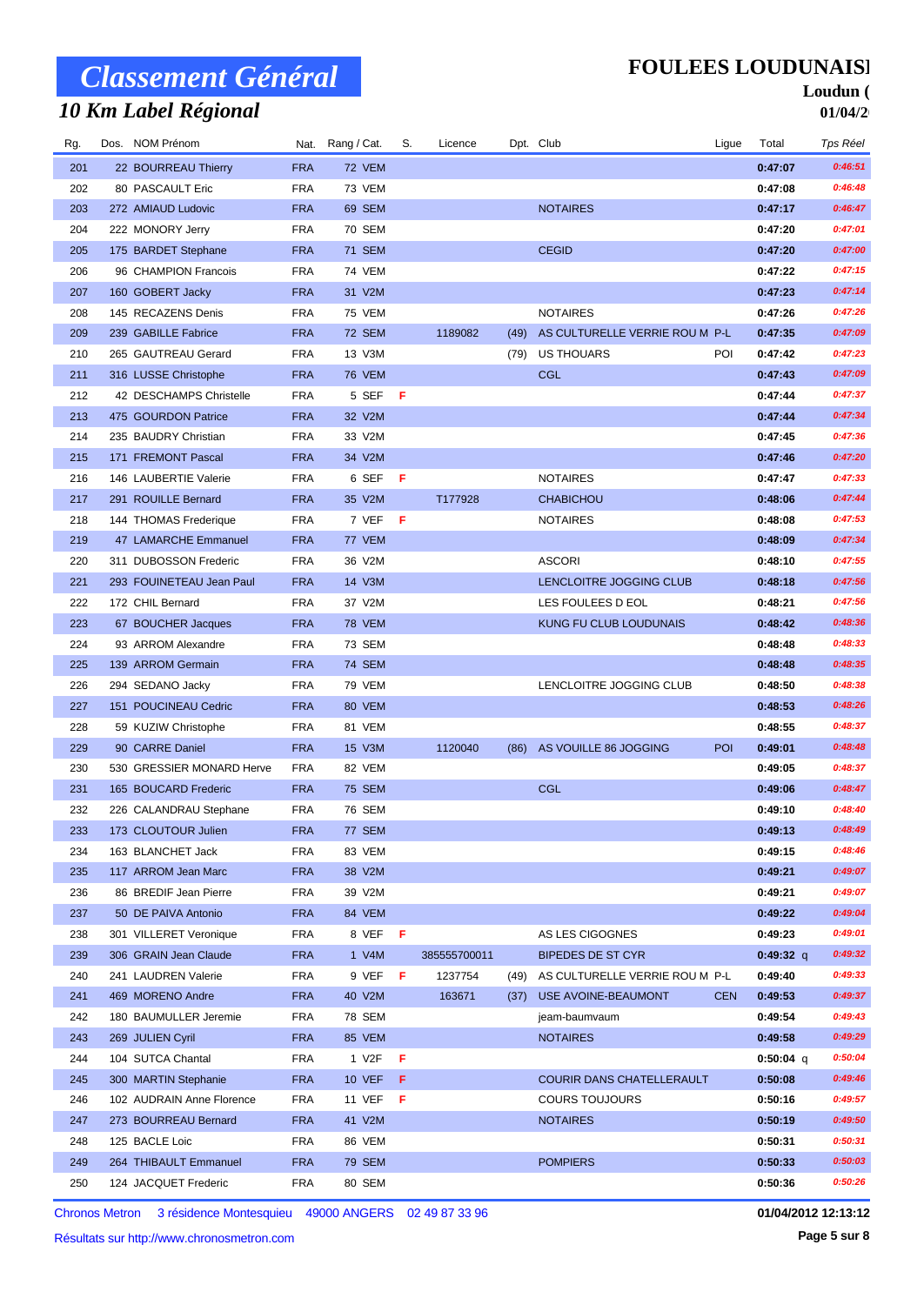## *10 Km Label Régional*

### **FOULEES LOUDUNAISE**

#### Loudun ( **01/04/2**

| Rg. | Dos. NOM Prénom          |            | Nat. Rang / Cat. | S.  | Licence |      | Dpt. Club                      | Ligue      | Total   | Tps Réel |
|-----|--------------------------|------------|------------------|-----|---------|------|--------------------------------|------------|---------|----------|
| 251 | 242 MIRANDE Rodolphe     | <b>FRA</b> | 87 VEM           |     | 1266894 | (49) | AS CULTURELLE VERRIE ROU M P-L |            | 0:50:37 | 0:50:24  |
| 252 | 299 MOINE Joel           | <b>FRA</b> | 88 VEM           |     |         |      | AS LES CIGOGNES                |            | 0:50:38 | 0:50:17  |
| 253 | 126 BELLICAULT Samuel    | <b>FRA</b> | 81 SEM           |     |         |      | <b>NOTAIRES</b>                |            | 0:50:40 | 0:50:09  |
| 254 | 140 BAUDET Joachim       | <b>FRA</b> | 89 VEM           |     |         |      | <b>CEGID</b>                   |            | 0:50:49 | 0:50:49  |
| 255 | 209 AUDAX Jean Michel    | <b>FRA</b> | 42 V2M           |     |         |      |                                |            | 0:50:50 | 0:50:23  |
| 256 | 302 LANGRY Bernard       | <b>FRA</b> | 43 V2M           |     |         |      | AS LES CIGOGNES                |            | 0:50:54 | 0:50:31  |
| 257 | 214 MABILEAU Sandrine    | <b>FRA</b> | 7 SEF            | -F  |         | (49) | <b>CLUB SPORTIF ALLONNAIS</b>  | P-L        | 0:51:02 | 0:50:47  |
| 258 | 142 ALBERT Jerome        | <b>FRA</b> | 82 SEM           |     |         |      |                                |            | 0:51:06 | 0:50:42  |
| 259 | 257 GEAY Patricia        | <b>FRA</b> | 12 VEF           | - F |         |      |                                |            | 0:51:07 | 0:50:49  |
| 260 | 213 COLIN Stephane       | <b>FRA</b> | 83 SEM           |     |         |      |                                |            | 0:51:08 | 0:50:43  |
| 261 | 153 MARCHAND Didier      | <b>FRA</b> | 16 V3M           |     |         |      | <b>NOTAIRES</b>                |            | 0:51:08 | 0:50:38  |
| 262 | 41 SORIN Rocio           | <b>FRA</b> | 8 SEF            | -F  |         |      |                                |            | 0:51:12 | 0:50:51  |
| 263 | 303 BILLON Bruno         | <b>FRA</b> | 44 V2M           |     |         |      | <b>NOTAIRES</b>                |            | 0:51:12 | 0:50:41  |
| 264 | 229 LOISEAU Frederic     | <b>FRA</b> | 90 VEM           |     |         |      | CGL                            |            | 0:51:15 | 0:50:38  |
| 265 | 320 CHARMES Julien       | <b>FRA</b> | 84 SEM           |     |         |      |                                |            | 0:51:16 | 0:50:51  |
| 266 | 297 LEDOUX Edgard        | <b>FRA</b> | 45 V2M           |     |         |      | SAGEM 3S                       |            | 0:51:25 | 0:51:04  |
| 267 | 463 COUSINET Guillaume   | <b>FRA</b> | 85 SEM           |     |         |      |                                |            | 0:51:27 | 0:51:04  |
| 268 | 312 CHAVENEAU Christian  | <b>FRA</b> | 46 V2M           |     |         |      | <b>ASCORI</b>                  |            | 0:51:28 | 0:51:00  |
| 269 | 25 FONTAINE Herve        | <b>FRA</b> | 91 VEM           |     |         |      |                                |            | 0:51:36 | 0:51:29  |
| 270 | 313 PROUST Jacques       | <b>FRA</b> | 47 V2M           |     |         |      | CGL                            |            | 0:51:37 | 0:51:06  |
| 271 | 38 LEMAITRE Philippe     | <b>FRA</b> | 48 V2M           |     |         |      |                                |            | 0:51:38 | 0:51:10  |
| 272 | 468 MARSTEAU Alexandre   | <b>FRA</b> | 86 SEM           |     |         |      | RUNNING CLUB ST MAIXENT        |            | 0:51:41 | 0:51:19  |
| 273 | 79 BILLY Dominique       | <b>FRA</b> | 49 V2M           |     |         |      | <b>COURS TOUJOURS</b>          |            | 0:51:44 | 0:51:17  |
| 274 | 539 FERDINAND Damien     | <b>FRA</b> | 7 ESM            |     |         |      |                                |            | 0:51:49 | 0:51:22  |
| 275 | 62 PLAUD Jean Roland     | <b>FRA</b> | 50 V2M           |     |         |      |                                |            | 0:52:00 | 0:51:49  |
| 276 | 203 PRET Jean Luc        | <b>FRA</b> | 51 V2M           |     | T174116 |      |                                |            | 0:52:11 | 0:52:11  |
| 277 | 283 VERDIER Gaylord      | <b>FRA</b> | 87 SEM           |     |         |      |                                |            | 0:52:12 | 0:51:50  |
| 278 | 535 DUPUIS Francis       | <b>FRA</b> | 52 V2M           |     |         |      | <b>CER</b>                     |            | 0:52:24 | 0:52:19  |
| 279 | 53 BIRON Dominique       | <b>FRA</b> | 92 VEM           |     |         |      | <b>COURS TOUJOURS</b>          |            | 0:52:26 | 0:51:49  |
| 280 | 493 DUBOIS Jean Eric     | <b>FRA</b> | 53 V2M           |     |         |      |                                |            | 0:52:37 | 0:52:21  |
| 281 | 202 PROUST Suzon         | <b>FRA</b> | 1 CAF            | -F  |         |      |                                |            | 0:52:37 | 0:52:14  |
| 282 | 270 LAMBERT Francoise    | <b>FRA</b> | 2 V2F            | -F  |         |      | <b>NOTAIRES</b>                |            | 0:52:38 | 0:52:18  |
| 283 | 286 TRION Roland         | <b>FRA</b> | 2 V4M            |     |         |      |                                |            | 0:52:45 | 0:52:42  |
| 284 | 150 FOUGERAY Marie       | <b>FRA</b> | 9 SEF            | F   |         |      | <b>NOTAIRES</b>                |            | 0:52:46 | 0:52:24  |
| 285 | 456 SICAULT Christophe   | <b>FRA</b> | 93 VEM           |     |         |      | <b>COURS TOUJOURS</b>          |            | 0:52:46 | 0:52:21  |
| 286 | 201 PROUST Jean Francois | <b>FRA</b> | 54 V2M           |     |         |      |                                |            | 0:52:54 | 0:52:30  |
| 287 | 97 REAU Cecile           | <b>FRA</b> | 3 V2F            | F   |         |      | LES FOULEES D EOL              |            | 0:52:59 | 0:52:40  |
| 288 | 167 LECLERC Tony         | <b>FRA</b> | 94 VEM           |     |         |      |                                |            | 0:53:04 | 0:52:35  |
| 289 | 212 COUTANCEAU Denis     | <b>FRA</b> | 55 V2M           |     |         |      |                                |            | 0:53:12 | 0:52:43  |
| 290 | 459 LIHAEAU Pierre       | <b>FRA</b> | 3 JUM            |     |         |      |                                |            | 0:53:14 | 0:52:52  |
| 291 | 105 GUEDON Joseph        | <b>FRA</b> | 3 V4M            |     | 425849  | (49) | <b>ENTENTE DES MAUGES</b>      | P-L        | 0:53:26 | 0:53:21  |
| 292 | 21 VANDENBULCKE David    | <b>FRA</b> | 95 VEM           |     |         |      |                                |            | 0:53:26 | 0:52:54  |
| 293 | 531 VINCENT Jean Claude  | <b>FRA</b> | 56 V2M           |     |         |      |                                |            | 0:53:29 | 0:53:18  |
| 294 | 152 LECLERC Alain        | <b>FRA</b> | 57 V2M           |     |         |      |                                |            | 0:53:32 | 0:53:00  |
| 295 | 37 FOUGERAY Mathilde     | <b>FRA</b> | 10 SEF F         |     |         |      | <b>NOTAIRES</b>                |            | 0:53:36 | 0:53:14  |
| 296 | 177 POUPARD Christophe   | <b>FRA</b> | 88 SEM           |     |         |      |                                |            | 0:53:39 | 0:53:39  |
| 297 | 95 LEVRON Pascal         | <b>FRA</b> | 96 VEM           |     |         |      |                                |            | 0:53:42 | 0:53:03  |
| 298 | 490 GUENAN Morgane       | <b>FRA</b> | $1$ ESF          | F   | 1273228 | (86) | ECA SMARVES VERNON             | POI        | 0:53:45 | 0:53:22  |
| 299 | 491 GUENAN Franck        | <b>FRA</b> | 97 VEM           |     | 1091894 | (86) | <b>ECA SMARVES VERNON</b>      | <b>POI</b> | 0:53:45 | 0:53:23  |
| 300 | 170 GARNIER Franck       | <b>FRA</b> | 98 VEM           |     |         |      | LES FOULEES D EOL              |            | 0:53:47 | 0:53:21  |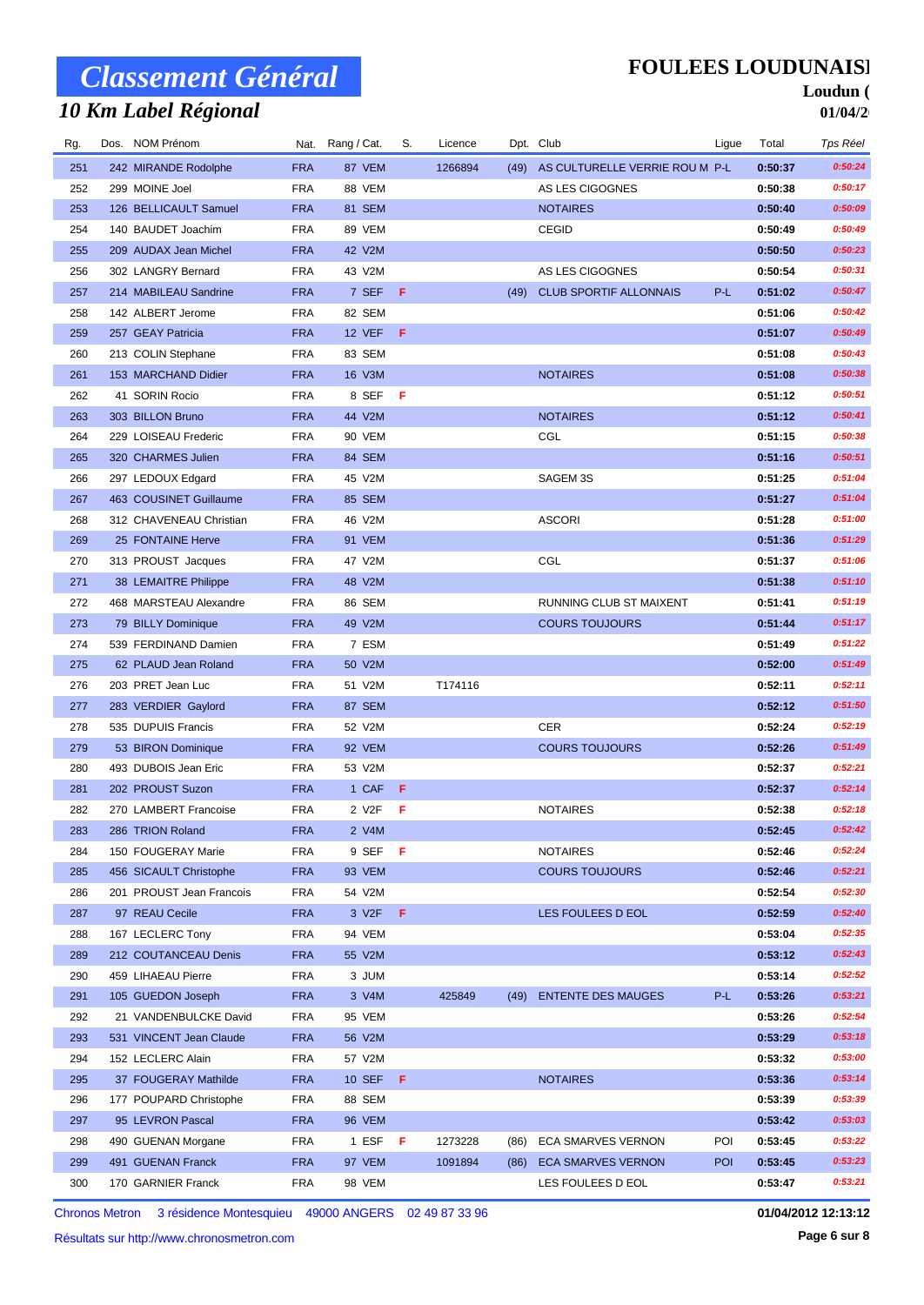## *10 Km Label Régional*

### **FOULEES LOUDUNAISE**

#### Loudun ( **01/04/2**

| Rg. | Dos. NOM Prénom        |            | Nat. Rang / Cat.   | S.  | Licence      |      | Dpt. Club                      | Ligue | Total   | Tps Réel |
|-----|------------------------|------------|--------------------|-----|--------------|------|--------------------------------|-------|---------|----------|
| 301 | 536 GALLIEN Yann       | <b>FRA</b> | 89 SEM             |     |              |      |                                |       | 0:53:49 | 0:53:13  |
| 302 | 295 SEPHO Manon        | <b>FRA</b> | 11 SEF             | F   |              |      | LENCLOITRE JOGGING CLUB        |       | 0:54:08 | 0:54:08  |
| 303 | 94 FORESTIER Nadege    | <b>FRA</b> | 13 VEF             | F   |              |      |                                |       | 0:54:21 | 0:54:02  |
| 304 | 168 POUDRET Xavier     | <b>FRA</b> | 90 SEM             |     |              |      |                                |       | 0:54:25 | 0:53:49  |
| 305 | 169 POUDRET Mariana    | <b>FRA</b> | <b>12 SEF</b>      | F   |              |      |                                |       | 0:54:26 | 0:53:49  |
| 306 | 451 THIBAULT Jimmy     | <b>FRA</b> | 91 SEM             |     |              |      |                                |       | 0:54:28 | 0:54:16  |
| 307 | 119 GALLAY Eric        | <b>FRA</b> | <b>99 VEM</b>      |     |              |      | CGL                            |       | 0:54:32 | 0:54:13  |
| 308 | 138 DUDOIT Pierre      | <b>FRA</b> | 92 SEM             |     |              |      |                                |       | 0:55:04 | 0:54:35  |
| 309 | 34 AUBOURG Chantal     | <b>FRA</b> | 4 V2F              | F   |              |      | COURIR DANS CHATELLERAULT      |       | 0:55:05 | 0:55:05  |
| 310 | 35 AUBOURG Jean Michel | <b>FRA</b> | 17 V3M             |     |              |      | COURIR DANS CHATELLERAULT      |       | 0:55:06 | 0:54:51  |
| 311 | 164 MONZO Veronique    | <b>FRA</b> | <b>14 VEF</b>      | -F  |              |      | LES FOULEES D EOL              |       | 0:55:10 | 0:54:51  |
| 312 | 260 BAUMULLER Aurelien | <b>FRA</b> | 93 SEM             |     |              |      | TIME BAUM BAUM                 |       | 0:55:13 | 0:55:04  |
| 313 | 184 JIMBLET Jeremie    | <b>FRA</b> | 94 SEM             |     |              |      | LES CAVALEURS DU CLAIN         |       | 0:55:14 | 0:54:49  |
| 314 | 157 MUREAULT Alex      | <b>FRA</b> | 58 V2M             |     |              |      |                                |       | 0:55:25 | 0:54:48  |
| 315 | 538 POTAY Thierry      | <b>FRA</b> | <b>100 VEM</b>     |     |              |      |                                |       | 0:55:35 | 0:55:04  |
| 316 | 258 BREHERET Therese   | <b>FRA</b> | 5 V2F              | F   |              |      |                                |       | 0:55:47 | 0:55:29  |
| 317 | 36 YVON Jean Paul      | <b>FRA</b> | 18 V3M             |     |              |      |                                |       | 0:55:49 | 0:55:22  |
| 318 | 137 AHMED Nadine       | <b>FRA</b> | 15 VEF             | F   |              |      |                                |       | 0:55:51 | 0:55:25  |
| 319 | 330 FERRY Jean Jacques | <b>FRA</b> | 59 V2M             |     |              |      |                                |       | 0:55:52 | 0:55:24  |
| 320 | 85 BREDIF Bruno        | <b>FRA</b> | 101 VEM            |     |              |      |                                |       | 0:55:55 | 0:55:40  |
| 321 | 532 NICOU Aranud       | <b>FRA</b> | <b>102 VEM</b>     |     |              |      | <b>CER</b>                     |       | 0:56:00 | 0:55:53  |
| 322 | 534 POIRAULT Jerome    | <b>FRA</b> | 95 SEM             |     |              |      | <b>CER</b>                     |       | 0:56:01 | 0:55:52  |
| 323 | 268 DUTHEIL Jacky      | <b>FRA</b> | 4 V4M              |     | 222651       | (49) | AS CULTURELLE VERRIE ROU M P-L |       | 0:56:13 | 0:56:09  |
| 324 | 332 FERRY Sabrina      | <b>FRA</b> | 13 SEF             | - F |              |      |                                |       | 0:56:17 | 0:55:48  |
| 325 | 118 GALLAY Corentin    | <b>FRA</b> | 4 JUM              |     |              |      | CGL                            |       | 0:56:27 | 0:55:51  |
| 326 | 28 LAMARCHE Olivier    | <b>FRA</b> | 103 VEM            |     | 11541012xh12 |      | KUNG FU CLUB LOUDUNAIS         |       | 0:56:28 | 0:55:53  |
| 327 | 120 GIRAUDET Pierrette | <b>FRA</b> | 6 V2F              | F   |              |      | LES GALOPINS DES BOIS          |       | 0:56:38 | 0:56:24  |
| 328 | 166 CHAMOULAUD Elodie  | <b>FRA</b> | 14 SEF             | -F  |              |      | BORDEAUX CHANTECLERC           |       | 0:56:42 | 0:56:23  |
| 329 | 89 LANDAIS Thierry     | <b>FRA</b> | <b>104 VEM</b>     |     |              |      |                                |       | 0:56:44 | 0:56:27  |
| 330 | 479 THOMAS Stephane    | <b>FRA</b> | 105 VEM            |     |              |      | MACC LUSIGNAN                  |       | 0:56:49 | 0:56:44  |
| 331 | 546 FORGET Jean Michel | <b>FRA</b> | 60 V2M             |     |              |      |                                |       | 0:56:58 | 0:56:35  |
| 332 | 29 LUCAS Gildas        | <b>FRA</b> | 61 V2M             |     | T174528      |      | <b>PASS RUNNING</b>            |       | 0:57:09 | 0:56:34  |
| 333 | 296 MINIER Jean        | <b>FRA</b> | 5 V4M              |     |              |      | LENCLOITRE JOGGING CLUB        |       | 0:57:17 | 0:57:17  |
| 334 | 115 RUEL Isabelle      | <b>FRA</b> | 15 SEF             | F   |              |      |                                |       | 0:57:20 | 0:57:20  |
| 335 | 114 RUEL Fabrice       | <b>FRA</b> | 96 SEM             |     |              |      |                                |       | 0:57:20 | 0:57:20  |
| 336 | 116 JACOB Frederic     | FRA        | 62 V2M             |     |              |      |                                |       | 0:57:20 | 0:57:14  |
| 337 | 317 PENOT Maryline     | <b>FRA</b> | 7 V <sub>2</sub> F | F   |              |      | <b>ASCORI</b>                  |       | 0:57:24 | 0:56:58  |
| 338 | 266 NOIRAUD Julien     | FRA        | 5 JUM              |     |              |      |                                |       | 0:57:31 | 0:57:06  |
| 339 | 240 BAZANTE Sebastien  | <b>FRA</b> | 97 SEM             |     | 1456821      | (49) | AS CULTURELLE VERRIE ROU M P-L |       | 0:57:50 | 0:57:33  |
| 340 | 319 DOUX Frederic      | <b>FRA</b> | 98 SEM             |     |              |      | CGL                            |       | 0:58:13 | 0:57:38  |
| 341 | 174 ROBERT Pierre Jean | <b>FRA</b> | 99 SEM             |     |              |      | <b>NOTAIRES</b>                |       | 0:58:14 | 0:58:00  |
| 342 | 221 DOREAU Thierry     | <b>FRA</b> | 106 VEM            |     |              |      |                                |       | 0:58:22 | 0:57:49  |
| 343 | 179 LEMONIER Anne      | <b>FRA</b> | 16 SEF             | -F. |              |      |                                |       | 0:58:23 | 0:57:52  |
| 344 | 193 CLAVERIE Philippe  | <b>FRA</b> | 107 VEM            |     |              |      |                                |       | 0:58:31 | 0:57:57  |
| 345 | 529 MERON Murielle     | <b>FRA</b> | <b>16 VEF</b>      | - F |              |      |                                |       | 0:58:35 | 0:58:08  |
| 346 | 326 MONTAS Christophe  | <b>FRA</b> | 108 VEM            |     |              |      | <b>POMPIERS</b>                |       | 0:59:07 | 0:58:36  |
| 347 | 245 LEMONNIER Florence | <b>FRA</b> | 17 VEF             | - F |              |      |                                |       | 0:59:24 | 0:58:54  |
| 348 | 134 GUILLOT Karine     | <b>FRA</b> | 18 VEF             | F   |              |      |                                |       | 0:59:41 | 0:59:25  |
| 349 | 135 GUILLOT Bruno      | <b>FRA</b> | 63 V2M             |     |              |      |                                |       | 0:59:42 | 0:59:26  |
| 350 | 282 BRILLAULT Chantale | <b>FRA</b> | 8 V2F              | - F |              |      |                                |       | 0:59:51 | 0:59:29  |